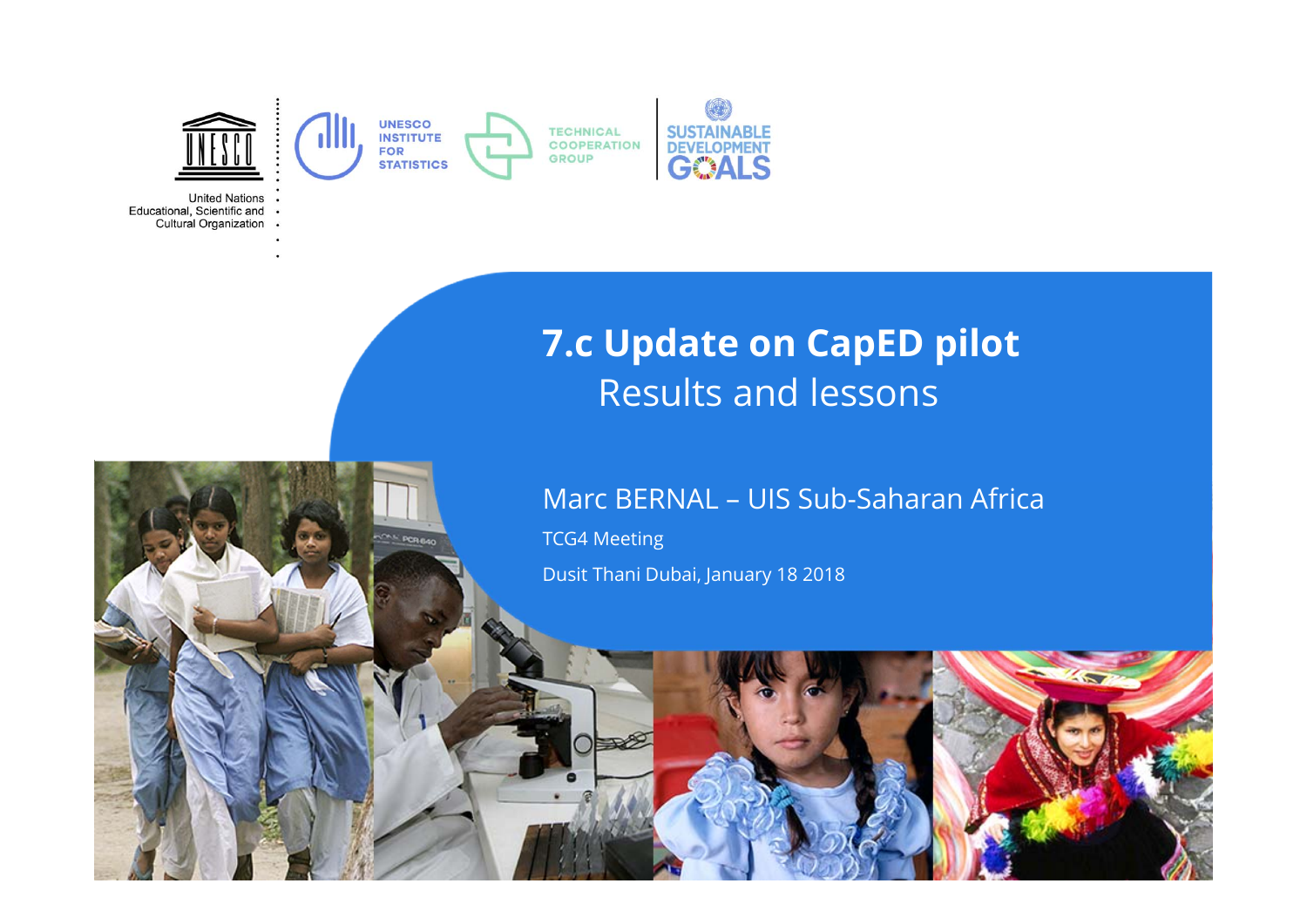### **UNESCO / UIS response to member states Capacity development needs: the CapED pilot project**

- • **Overall objective**: *Develop national capacities in 10 pilot countries to integrate SDG4 commitments into national education policy and sector management including monitoring of progress towards SDG4 (DRC, Madagascar, Mali, Mozambique, Senegal - Afghanistan, Cambodia, Myanmar, Nepal – Haiti) + Bangladesh*
- • **Component 1** (led by UNESCO): *Strengthen national capacities to review existing plans and strategies in light of SDG4*
- • **Component 2** (led by UIS): *Develop national capacities to align and strengthen national data and education management information systems for monitoring progress towards SDG 4*



CapED Pilot Programme: Introduction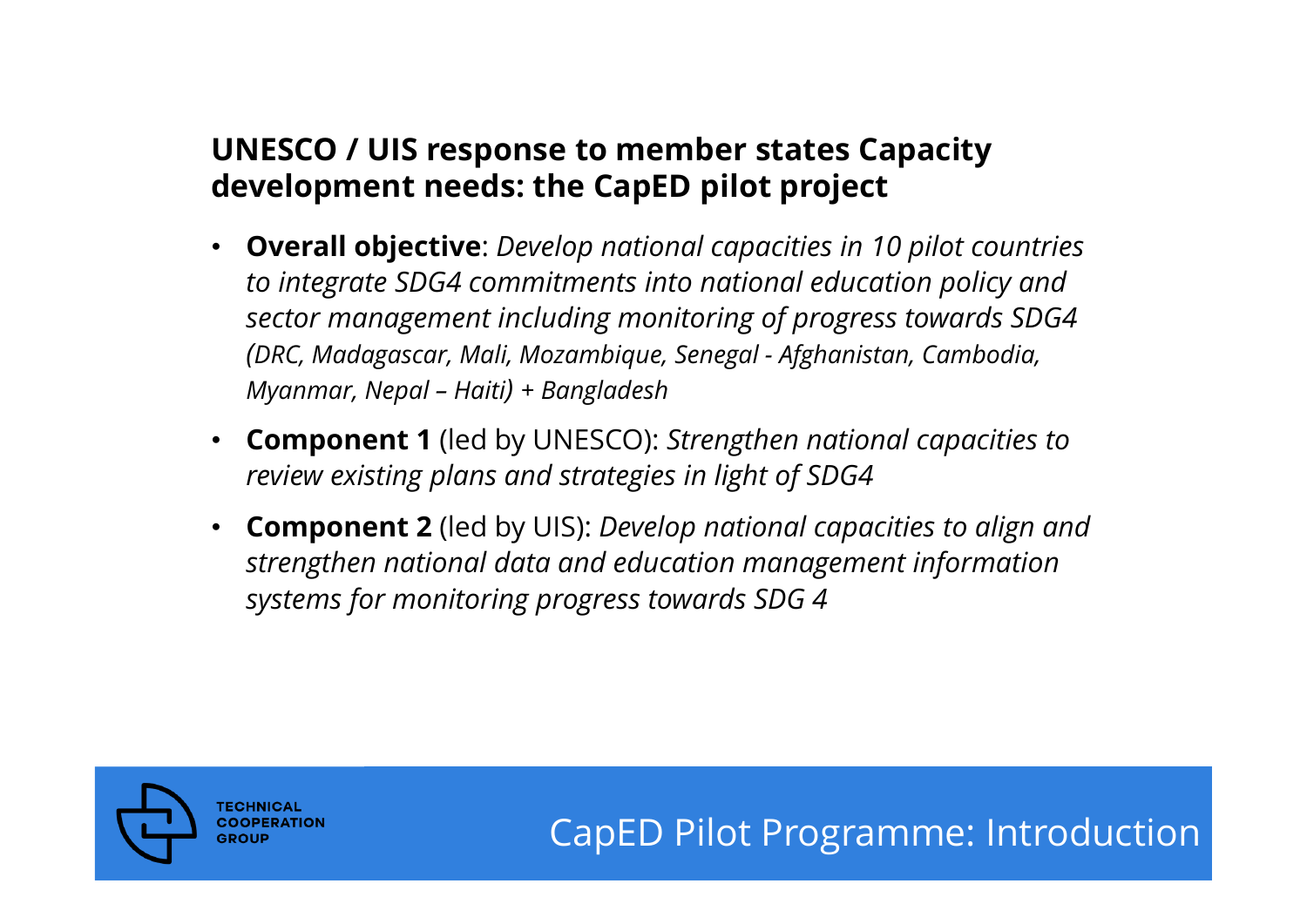#### **Component 2: national capacities for better data**

- • **Main expected result**: a nationally-produced action plan for improving data quality to monitor SDG4 at national, regional and global levels
- •**Country intervention - main Steps / Sequence**

•

•

•

- •M & E Institutionalisation of the project - education data platform / National Expert Group on Education Data (NEGED)
	- • Data needs assessment – (SDG4) National Indicators Framework
		- • Data mapping – Identification of relevant data sources and data gaps
			- **Quality assessment of the relevant data sources** 
				- Recommendations for improvement
					- Development of the NSDES
						- **N** Validation and launch
							- •Implementation



CapED – Component 2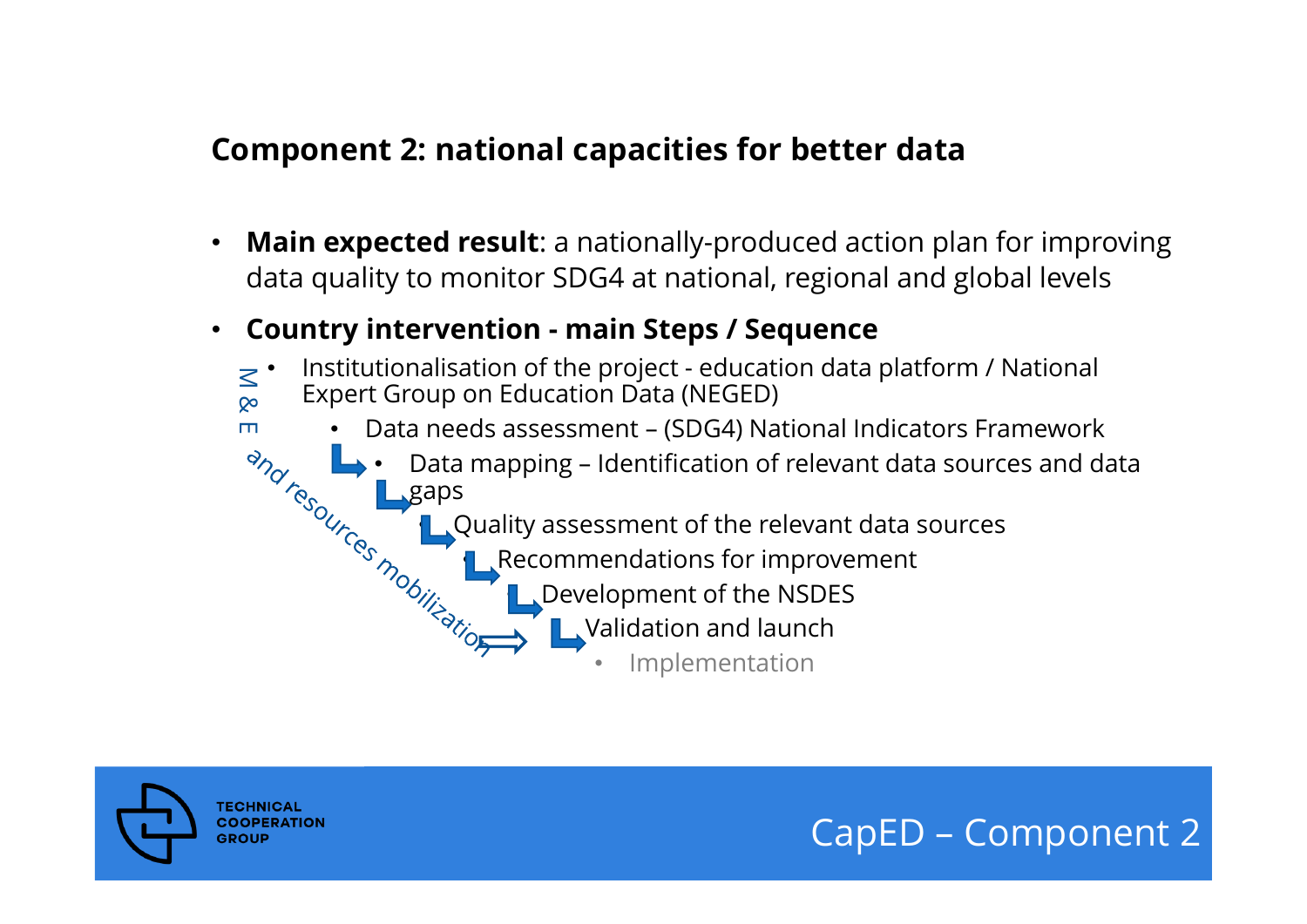|  |          |                               | <u>___</u> | 2017 |   |   |  |   |   |              |   | 2018 |  |
|--|----------|-------------------------------|------------|------|---|---|--|---|---|--------------|---|------|--|
|  | . .<br>M | $\overline{\phantom{a}}$<br>M |            |      | - | N |  | - | M | $\mathbf{A}$ | M |      |  |

|                          |           | <b>NIF</b> | <b>Mapping</b>                                      | <b>DQA</b> |                 | <b>NSDES</b> |                     |
|--------------------------|-----------|------------|-----------------------------------------------------|------------|-----------------|--------------|---------------------|
|                          | Inception |            |                                                     |            | <b>Training</b> | Launch       |                     |
| <b>Cambodia</b>          |           |            |                                                     |            |                 |              |                     |
| Myanmar                  |           |            |                                                     |            |                 |              |                     |
| Nepal                    |           |            |                                                     |            |                 |              |                     |
| Bangladesh               |           |            |                                                     |            |                 |              |                     |
| Afghanistan              |           |            |                                                     |            |                 |              |                     |
| Haiti                    |           |            |                                                     |            |                 |              | <b>Conducted</b>    |
| Madagascar               |           |            |                                                     |            |                 |              | Planned for Q1 2018 |
| Mali                     |           |            |                                                     |            |                 |              |                     |
| <b>Mozambique</b>        |           |            |                                                     |            |                 |              |                     |
| <b>DRC</b>               |           |            |                                                     |            |                 |              |                     |
| Senegal                  |           |            |                                                     |            |                 |              |                     |
| Douglopment of Materials |           |            | http://uis.unesco.org/en/capacity-development-tools |            |                 |              |                     |

| <b>Development of Materials</b>                                               | http://uis.unesco.org/en/capacity-development-tools           |  |  |  |  |  |  |
|-------------------------------------------------------------------------------|---------------------------------------------------------------|--|--|--|--|--|--|
| $\leftarrow$ January 2017 - May 2017 $\rightarrow$ $\left\vert \right\rangle$ | http://uis.unesco.org/fr/outils-de-renforcement-des-capacites |  |  |  |  |  |  |
|                                                                               | Implementation                                                |  |  |  |  |  |  |



Progress Report

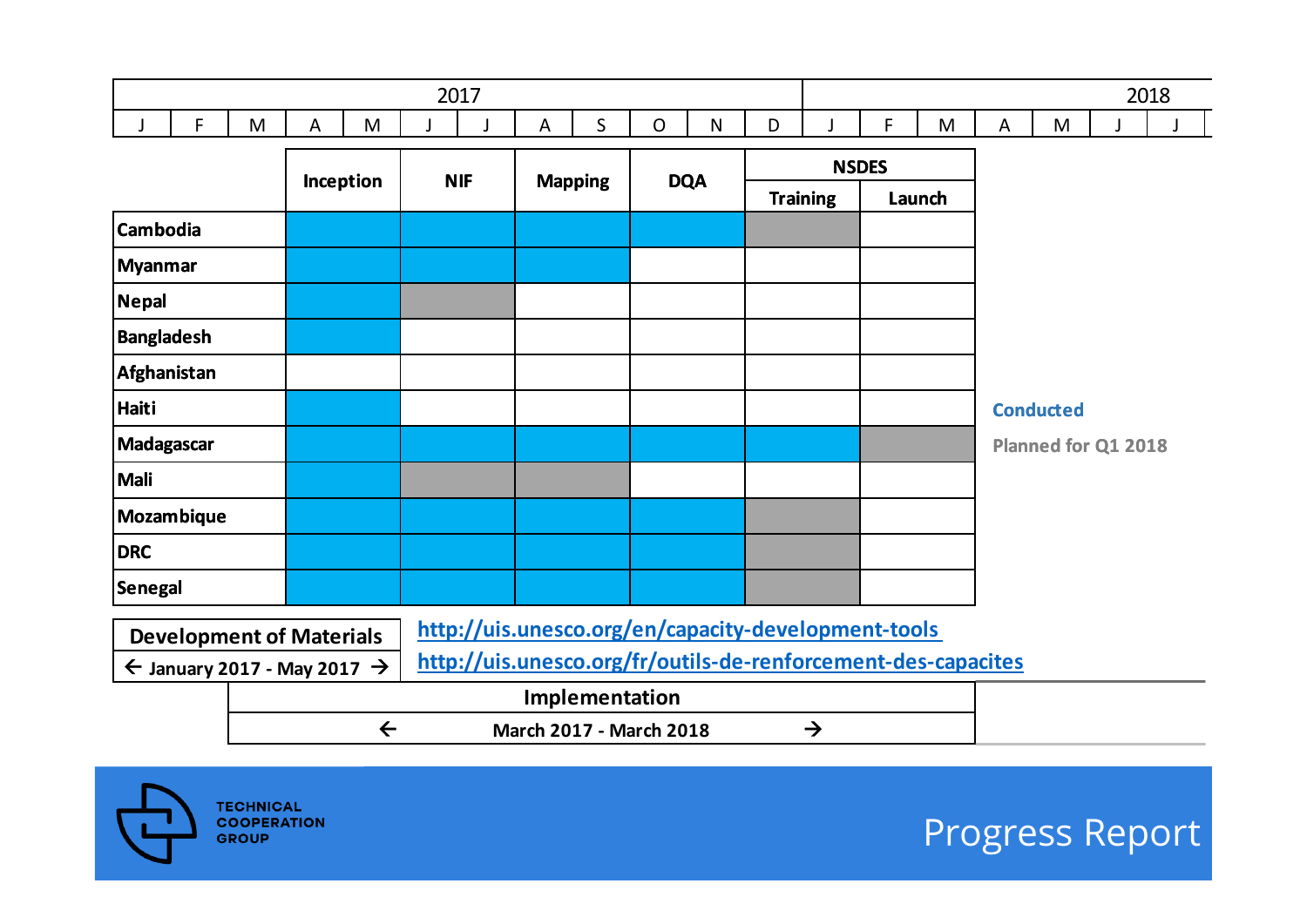- $\bullet$  Outputs:
	- Training materials available in English, French and Portuguese
	- UIS expertise developed in implementing the activities
	- Roster of consultant available for extension
- $\bullet$  Factors of success:
	- UNESCO Offices (Logistics and institutionalisation)
	- National consultant (quality of outputs)
- $\bullet$  Risks
	- If pre-conditions (as defined in the project) are not met, burden on UIS team
	- $\bullet$  National context impacts on delays, ownership and quality of implementation
		- • Planning cycle, existing similar initiatives, collaboration willingness from data producers, unbalanced participation to the NTT
- • Lessons:
	- An initial discussion with the country is necessary to get full commitment prior to start implementing the project
	- Successful institutionalisation demonstrates political will and country's commitment

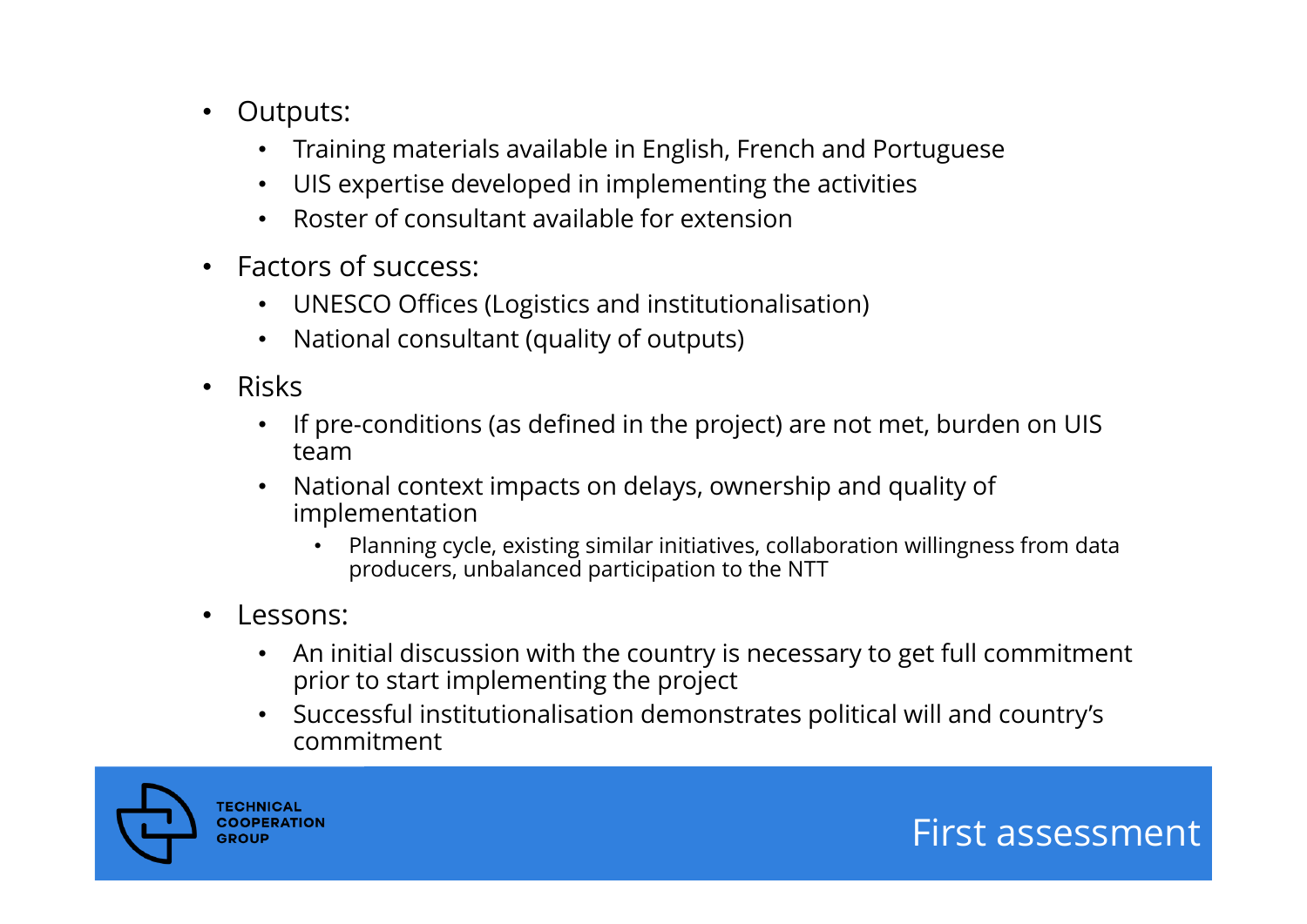- $\bullet$ Strong demand from countries in particular on data use
- • On-going countries: next steps: launch of NSDES and fund mobilization for implementation, evaluation
- $\bullet$  Expansion of pilot: adaptation of training package to other languages and consideration of sub-regional or regional training to reach new countries
- $\bullet$  The strategy:
	- •Regional workshops (facilitated by UIS staff) and
	- •More involvement of consultants
- $\bullet$  The content:
	- •Identical to Pilot phase + training / advocacy on data use



# New prospective in implementation